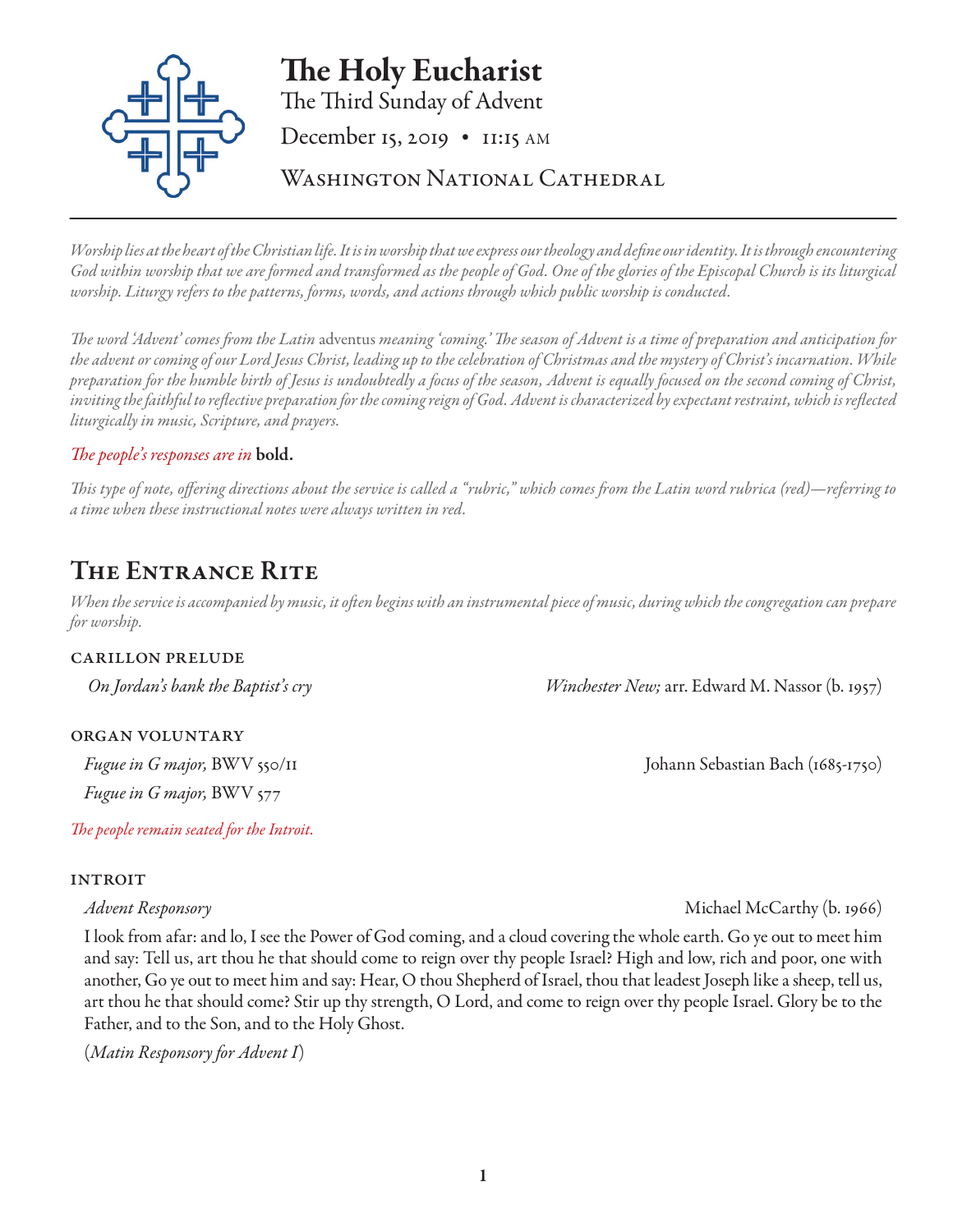# *The people stand as able and face the Advent wreath.*

#### lighting of the advent wreath

*The Advent wreath originally emerged as a devotional tool used in the home but eventually migrated into the church. It is a visual symbol that marks the progression of time in Advent. The symbolism is especially powerful in the Northern Hemisphere as the wreath's growing light contrasts with the increasing darkness of winter.* 

Blessed are you, O Lord our God, ruler of the universe. Your prophets spoke of a day when the desert would blossom and waters would break forth in the wilderness. Bless us as we light the candles on this wreath. Strengthen our hearts as we prepare for the coming of the Lord. Blessed be God for ever. Amen.

#### hymn at the procession • 66

*Come, thou long-expected Jesus Sung by all. Stuttgart* 

*We begin our worship as a gathered community by praising God in song.*

#### opening acclamation

Blessed are you, holy and living God. You come to your people and set them free.

#### THE COLLECT FOR PURITY

*This prayer was an English rendering of a Latin prayer that began the liturgy in the medieval church before the Reformation. It remains a distinctive part of Episcopal worship to this day.*

Almighty God, to you all hearts are open, all desires known, and from you no secrets are hid: Cleanse the thoughts of our hearts by the inspiration of your Holy Spirit, that we may perfectly love you, and worthily magnify your holy Name; through Christ our Lord. Amen.

# trisagion M. McCarthy

*The Trisagion is an ancient hymn drawn from the Orthodox liturgy. In keeping with the restraint characteristic of Advent, the* Gloria in excelsis Deo *(or a song of praise) is not sung in this season and is replaced by the* Trisagion *or the* Kyrie eleison*, an ancient petition for mercy.*

# *Introduced by the cantor; sung by all two times.*

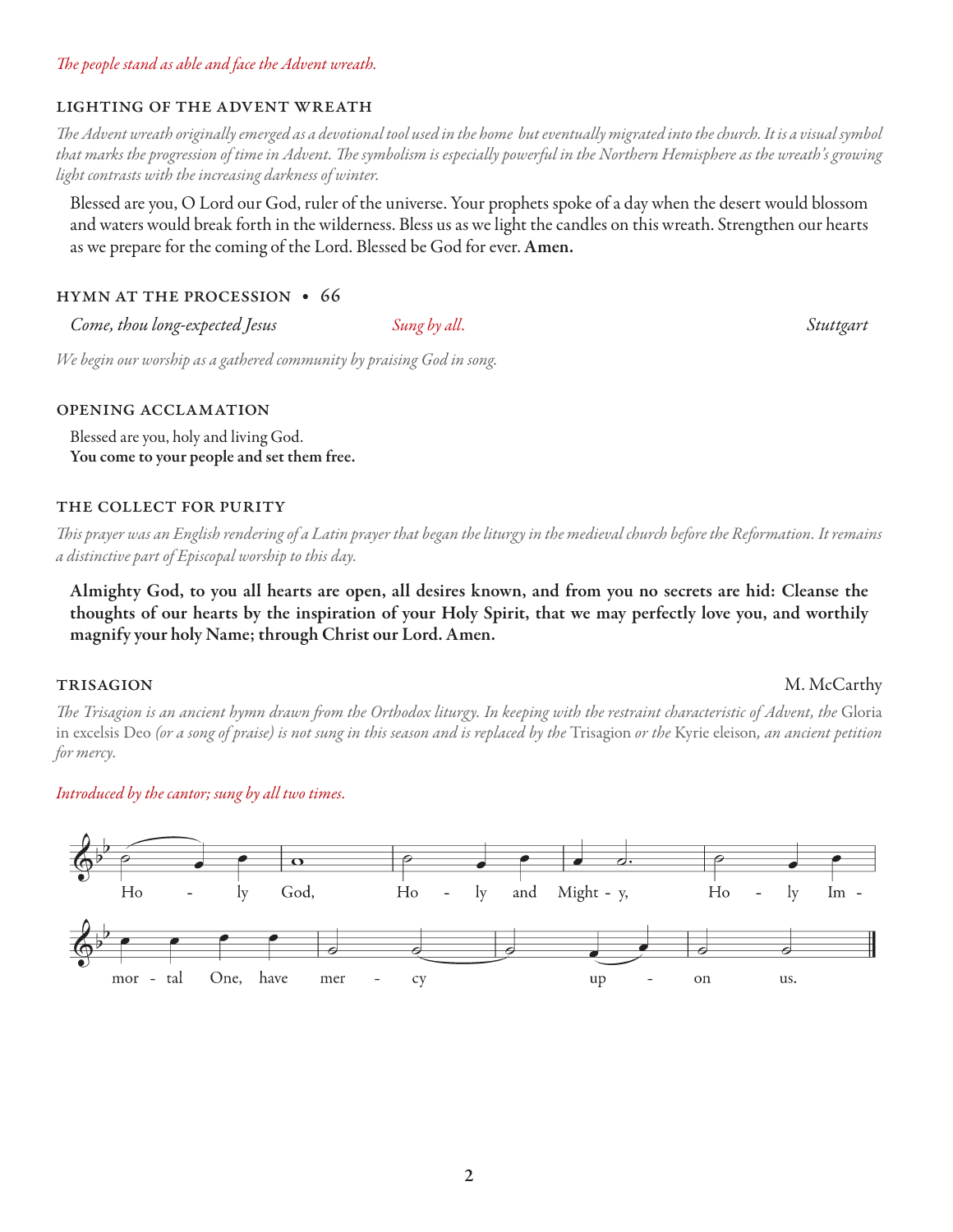# THE WORD OF GOD

# the collect for the third sunday of advent

*The Collect is the prayer appointed for each Sunday that "collects" or captures the theme of the day or season of the Church year. It summarizes the attributes of God as revealed in the scriptures for the day.*

The Lord be with you. And also with you. Let us pray.

Stir up your power, O Lord, and with great might come among us; and, because we are sorely hindered by our sins, let your bountiful grace and mercy speedily help and deliver us; through Jesus Christ our Lord, to whom, with you and the Holy Spirit, be honor and glory, now and for ever. Amen.

*The people are seated.* 

# **THE FIRST READING** Isaiah 35:1-10

*This reading is typically from the Old Testament (Hebrew Scriptures) which Jesus knew and from which he often referred or quoted.*

The wilderness and the dry land shall be glad, the desert shall rejoice and blossom; like the crocus it shall blossom abundantly, and rejoice with joy and singing. The glory of Lebanon shall be given to it, the majesty of Carmel and Sharon. They shall see the glory of the Lord, the majesty of our God. Strengthen the weak hands,and make firm the feeble knees. Say to those who are of a fearful heart, "Be strong, do not fear! Here is your God. He will come with vengeance, with terrible recompense. He will come and save you." Then the eyes of the blind shall be opened, and the ears of the deaf unstopped; then the lame shall leap like a deer, and the tongue of the speechless sing for joy. For waters shall break forth in the wilderness, and streams in the desert; the burning sand shall become a pool, and the thirsty ground springs of water; the haunt of jackals shall become a swamp, the grass shall become reeds and rushes. A highway shall be there, and it shall be called the Holy Way; the unclean shall not travel on it, but it shall be for God's people; no traveler, not even fools, shall go astray. No lion shall be there, nor shall any ravenous beast come up on it; they shall not be found there, but the redeemed shall walk there. And the ransomed of the Lord shall return, and come to Zion with singing; everlasting joy shall be upon their heads; they shall obtain joy and gladness, and sorrow and sighing shall flee away.

The Word of the Lord. Thanks be to God.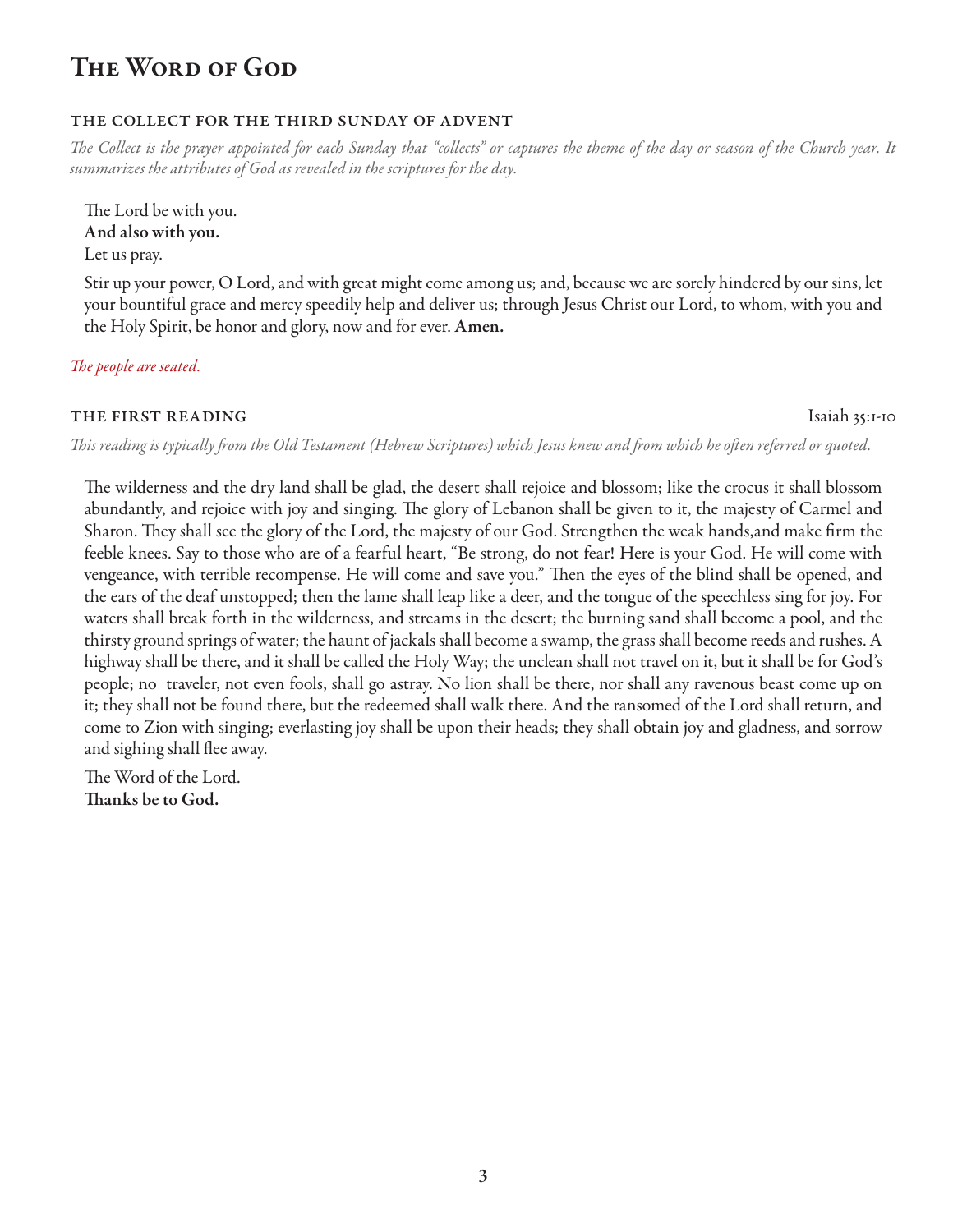# psalm 146:4-9 chant: plainsong

*The psalms are prayers that Jesus used and cover every mood of humanity's relationship with God and one another.*

*The choir introduces the antiphon, then all repeat.*



# *The choir sings the psalm.*

Happy are they who have the God of Jacob for their help! whose hope is in the Lord their God; Who made heaven and earth, the seas, and all that is in them; who keeps his promise for ever; Who gives justice to those who are oppressed, and food to those who hunger. The Lord sets the prisoners free; the Lord opens the eyes of the blind; the Lord lifts up those who are bowed down; The Lord loves the righteous; the Lord cares for the stranger; he sustains the orphan and widow, but frustrates the way of the wicked. The Lord shall reign for ever, your God, O Zion, throughout all generations. Hallelujah!

*All repeat the antiphon.* 

# THE SECOND READING James 5:7-10

*This reading, taken from the New Testament, is typically from a letter (epistle) to the early Church, the Acts of the Apostles, or the Revelation to John.*

Be patient, beloved, until the coming of the Lord. The farmer waits for the precious crop from the earth, being patient with it until it receives the early and the late rains. You also must be patient. Strengthen your hearts, for the coming of the Lord is near. Beloved, do not grumble against one another, so that you may not be judged. See, the Judge is standing at the doors! As an example of suffering and patience, beloved, take the prophets who spoke in the name of the Lord.

The Word of the Lord. Thanks be to God.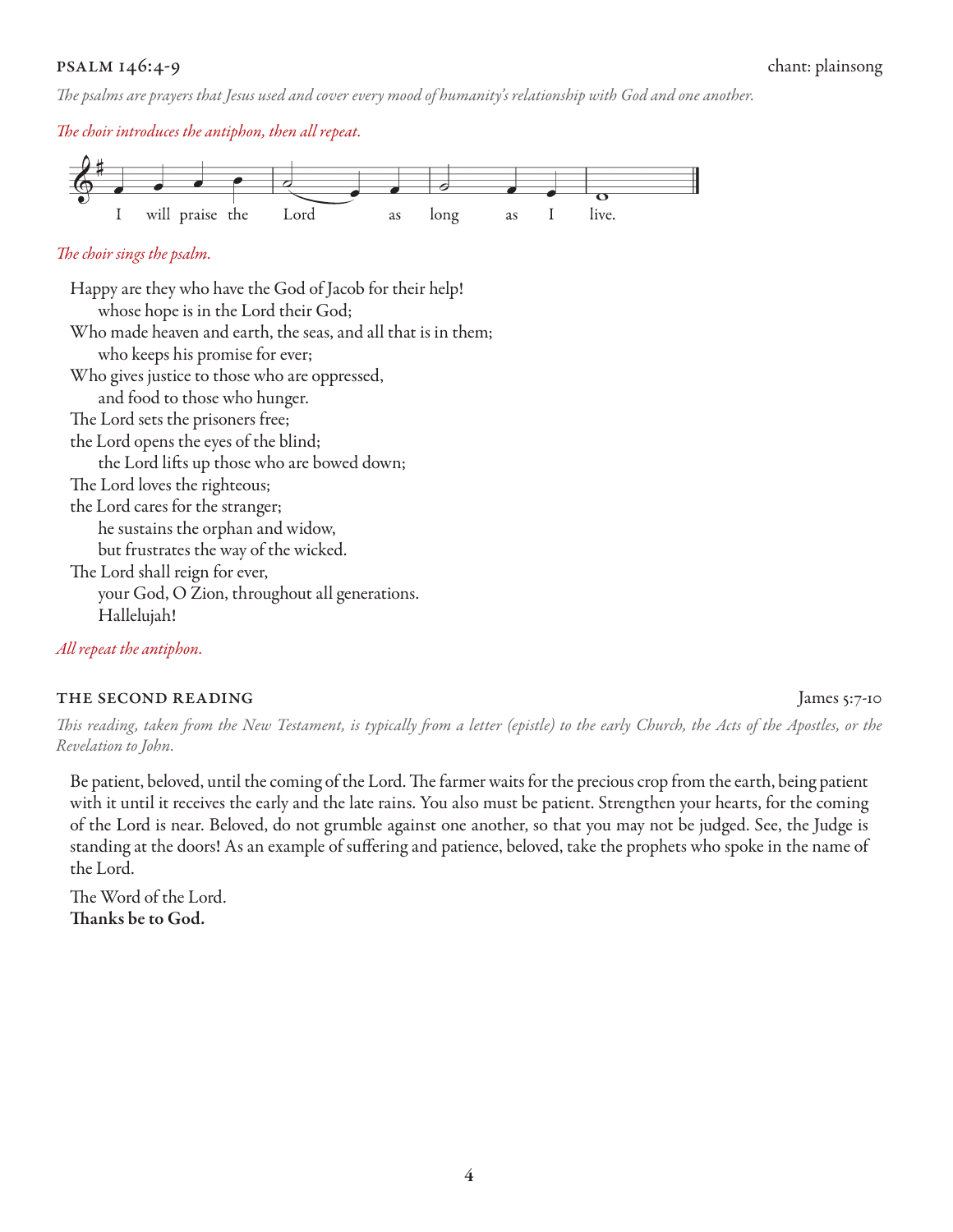# hymn at the sequence

*The sequence hymn or Alleluia moves us toward the summit of the Liturgy of the Word*—*the reading of the Holy Gospel. Gospel means "good news"—specifically the "good news of Jesus."* 



### THE HOLY GOSPEL THE HOLY GOSPEL

*This reading is taken from one of the four gospels (Matthew, Mark, Luke, and John), which depict the life, teachings, death, resurrection, and ascension of our Lord Jesus Christ. We stand for the Gospel reading to show the particular importance placed on Jesus' words and actions.*

The Holy Gospel of our Lord Jesus Christ according to Matthew.

# Glory to you, Lord Christ.

When John heard in prison what the Messiah was doing, he sent word by his disciples and said to him, "Are you the one who is to come, or are we to wait for another?" Jesus answered them, "Go and tell John what you hear and see: the blind receive their sight, the lame walk, the lepers are cleansed, the deaf hear, the dead are raised, and the poor have good news brought to them. And blessed is anyone who takes no offense at me." As they went away, Jesus began to speak to the crowds about John: "What did you go out into the wilderness to look at? A reed shaken by the wind? What then did you go out to see? Someone dressed in soft robes? Look, those who wear soft robes are in royal palaces. What then did you go out to see? A prophet? Yes, I tell you, and more than a prophet. This is the one about whom it is written, 'See, I am sending my messenger ahead of you, who will prepare your way before you.' Truly I tell you, among those born of women no one has arisen greater than John the Baptist; yet the least in the kingdom of heaven is greater than he."

The Gospel of the Lord. Praise to you, Lord Christ.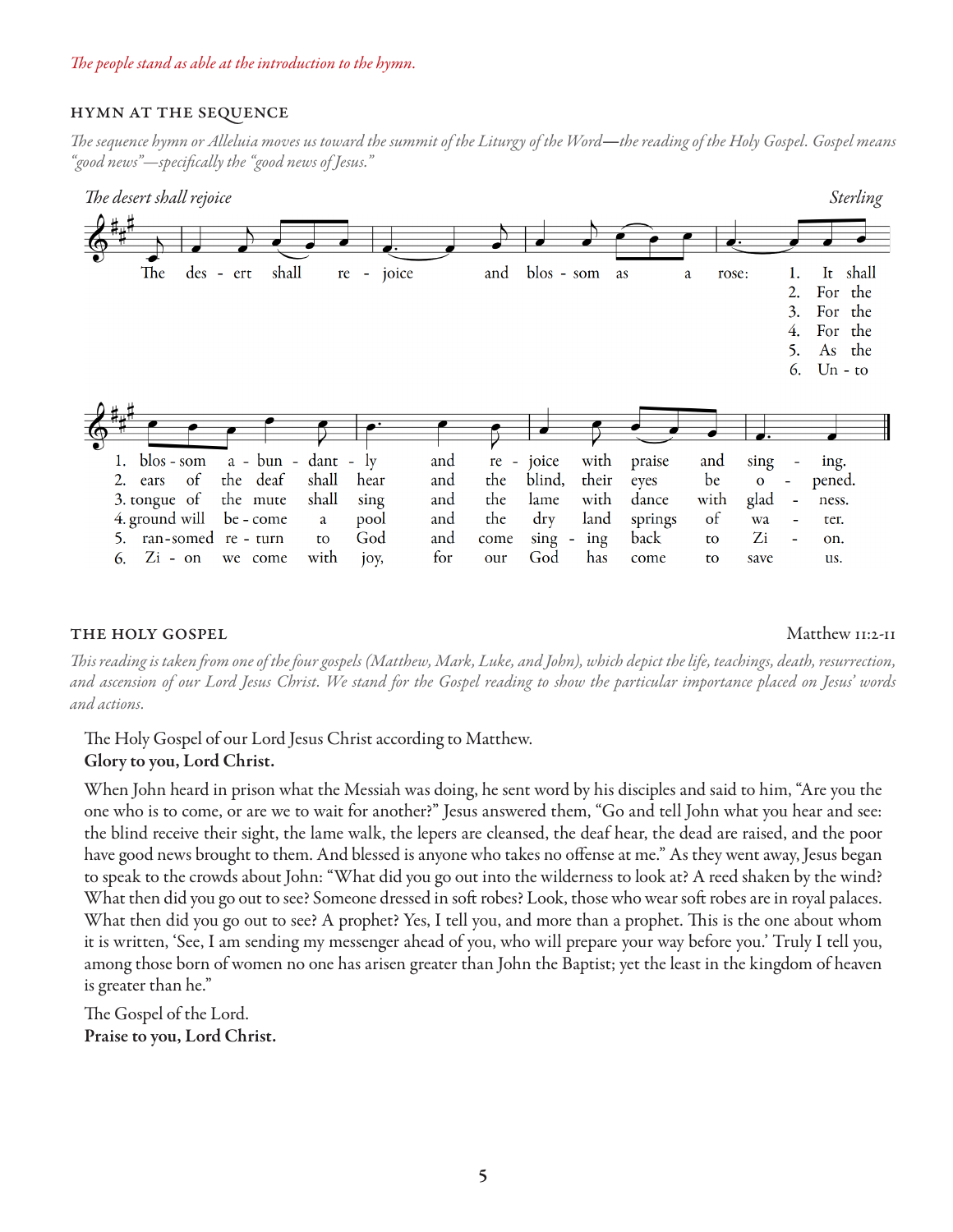### *The people are seated at the invitation of the preacher.*

### THE SERMON GERMON CULLENSING THE MOST REVERSE IN THE MOST REVERSE IN THE MOST REVERSE IN THE MOST REVERSE IN THE MOST REVERSE IN THE MOST REVERSE IN THE MOST REVERSE IN THE MOST REVERSE IN THE MOST REVERSE IN THE MOST REVE

*The sermon directly follows the Gospel because it is to be grounded in the scriptures. It illuminates the scriptural readings and relates them to daily life.*

#### *The people stand as able.*

#### the nicene creed

The word "creed" comes from the Latin "credo" for "I believe." First formulated at the Council of Nicaea in 325 AD and confirmed in *381ad, the Nicene Creed is said at the Holy Eucharist and reflects what Christians believe regarding the relationship between the Father, Jesus, and the Holy Spirit: The Holy Trinity.*

We believe in one God, the Father, the Almighty, maker of heaven and earth, of all that is, seen and unseen.

- We believe in one Lord, Jesus Christ, the only Son of God, eternally begotten of the Father, God from God, Light from Light, true God from true God, begotten, not made, of one Being with the Father. Through him all things were made. For us and for our salvation, he came down from heaven: by the power of the Holy Spirit he became incarnate from the Virgin Mary, and was made man. For our sake he was crucified under Pontius Pilate; he suffered death and was buried. On the third day he rose again in accordance with the Scriptures; he ascended into heaven and is seated at the right hand of the Father. He will come again in glory to judge the living and the dead, and his kingdom will have no end.
- We believe in the Holy Spirit, the Lord, the giver of life, who proceeds from the Father and the Son. With the Father and the Son he is worshiped and glorified. He has spoken through the Prophets. We believe in one holy catholic and apostolic Church. We acknowledge one baptism for the forgiveness of sins. We look for the resurrection of the dead, and the life of the world to come. Amen.

#### the prayers of the people

*We pray for ourselves and particularly on behalf of others. In our prayers we pray for the for Universal Church, the nation and all who govern, the welfare of the world, the concerns of our community of faith, including those who are in need or suffer, and for the departed. We are reminded in prayer that we are part of a larger fellowship, the Church—the Body of Christ.*

*After each intercession,*

Lord, in your mercy Hear our prayer.

*The presider prays the concluding collect, and the people respond,* Amen.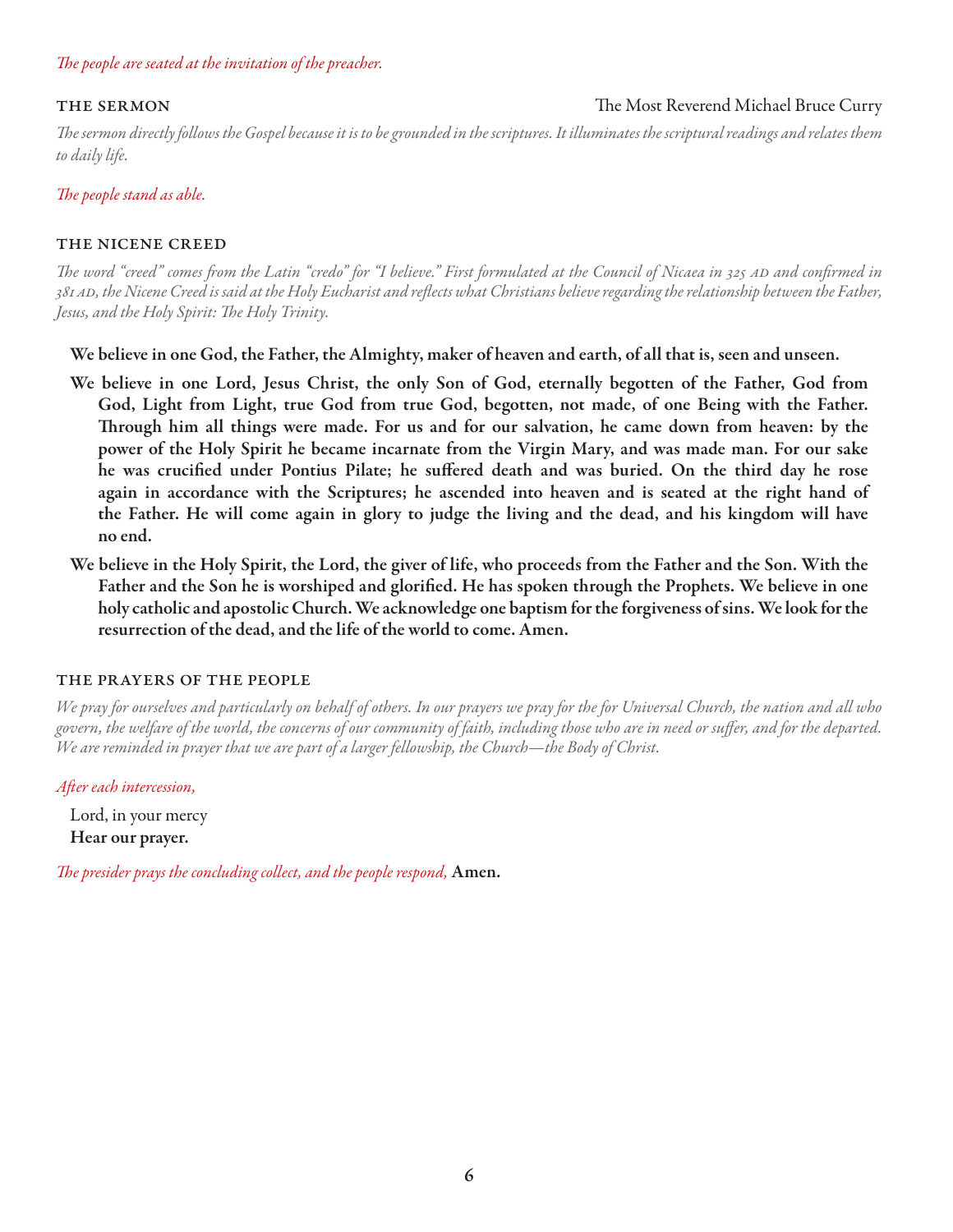# the confession *&* absolution

*Confessing our sins, receiving forgiveness (absolution), and showing signs of peace to one another prepare us to receive Christ in the Sacrament of Holy Communion.*

Most merciful God, we confess that we have sinned against you in thought, word, and deed, by what we have done, and by what we have left undone. We have not loved you with our whole heart; we have not loved our neighbors as ourselves. We are truly sorry and we humbly repent. For the sake of your Son Jesus Christ, have mercy on us and forgive us; that we may delight in your will, and walk in your ways, to the glory of your Name. Amen.

*The presider offers absolution and the people respond,* Amen.

#### THE PEACE

The peace of the Lord be always with you. And also with you.

*The people greet one another with a sign of God's peace and are then seated.*

# The Holy Communion

# the offertory

*Having listened to the Word of God, affirmed our faith, confessed our sins, received forgiveness and shared in the peace, we are prepared for the drama and miracle of the Holy Communion. At the offertory, we gratefully offer back to God some of what God has given us, symbolically in the bread and wine, and in the money we give.* 

*An offering is received to support the Cathedral's ministry of sharing God's love with the world.*

*The altar is prepared for Holy Communion.*

#### anthem at the offertory

Never weather-beaten sail more willing bent to shore, never tired pilgrim's limbs affected slumber more than my wearied sprite now longs to fly out of my troubled breast: O come quickly, sweetest Lord, and take my soul to rest! Ever blooming are the joys of heaven's high Paradise, cold age deafs not there our ears nor vapour dims our eyes: Glory, there the sun outshines; whose beams the blessed only see: O come quickly, glorious Lord, and raise my sprite to thee.

*(Thomas Campion, 1567-1620)*

*The people stand as able at the introduction to the hymn.* 

# hymn at the presentation • 640, st. 1-2

*Watchman, tell us of the night Sung by all. Aberystwyth*

*Never weather-beaten sail* C. Hubert H. Parry (1848-1918)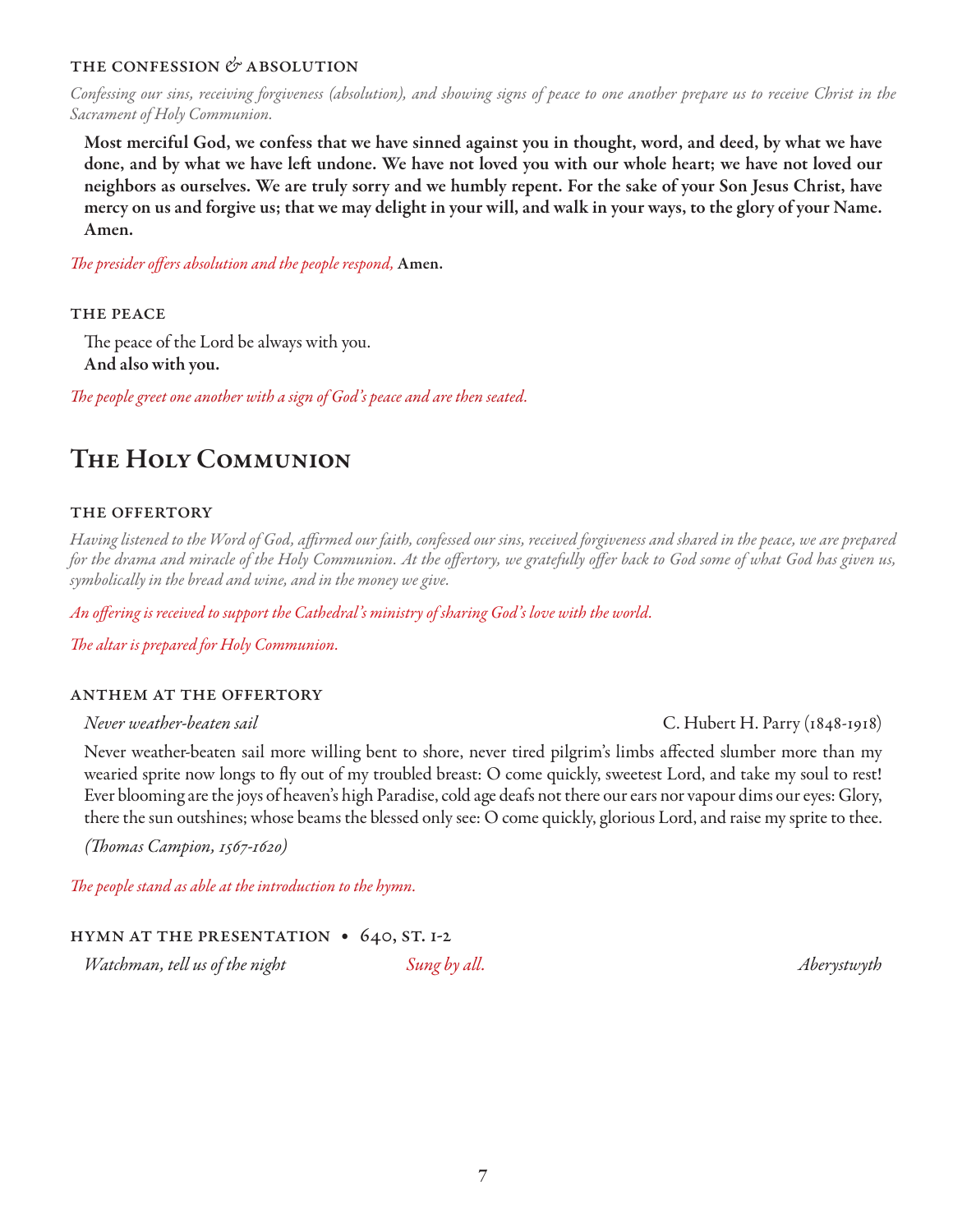### the great thanksgiving

*In the Great Thanksgiving, we do what Jesus himself asked us to do: thank God and recall all that God has done for us in the life, death, and resurrection of Christ. The Great Thanksgiving, or Eucharistic Prayer, is a long prayer with four parts. Each of these four parts corresponds to a different action of Jesus at the Last Supper, where he took, blessed, broke, and gave bread and wine as sacraments of his body and blood. We begin the Great Thanksgiving with the Sursum Corda, meaning "Lift up your hearts."* 

The Lord be with you. And also with you.

Lift up your hearts. We lift them to the Lord.

Let us give thanks to the Lord our God. It is right to give God thanks and praise.

It is right, and a good and joyful thing, always and everywhere to give thanks to you, Father Almighty, Creator of heaven and earth.

Because you sent your beloved Son to redeem us from sin and death, and to make us heirs in him of everlasting life; that when he shall come again in power and great triumph to judge the world, we may without shame or fear rejoice to behold his appearing.

Therefore we praise you, joining our voices with Angels and Archangels and with all the company of heaven, who for ever sing this hymn to proclaim the glory of your Name:

# sanctus & benedictus **contains a set of the Robert Powell** (b. 1932)

*The Sanctus (Holy, Holy, Holy) is the hymn of praise that never ceases before God and is based on Isaiah 6:3.*



*We recall God's acts of salvation history. The presider says the "Words of Institution" that Jesus said at the Last Supper. At the Memorial Acclamation we remember Christ's death, resurrection, and promise to return at the end of the age. During the prayer, the Holy Spirit is invoked to bless and sanctify the gifts of bread and wine.*

We give thanks to you, O God, for the goodness and love which you have made known to us in creation; in the calling of Israel to be your people; in your Word spoken through the prophets; and above all in the Word made flesh, Jesus, your Son. For in these last days you sent him to be incarnate from the Virgin Mary, to be the Savior and Redeemer of the world. In him, you have delivered us from evil, and made us worthy to stand before you. In him, you have brought us out of error into truth, out of sin into righteousness, out of death into life.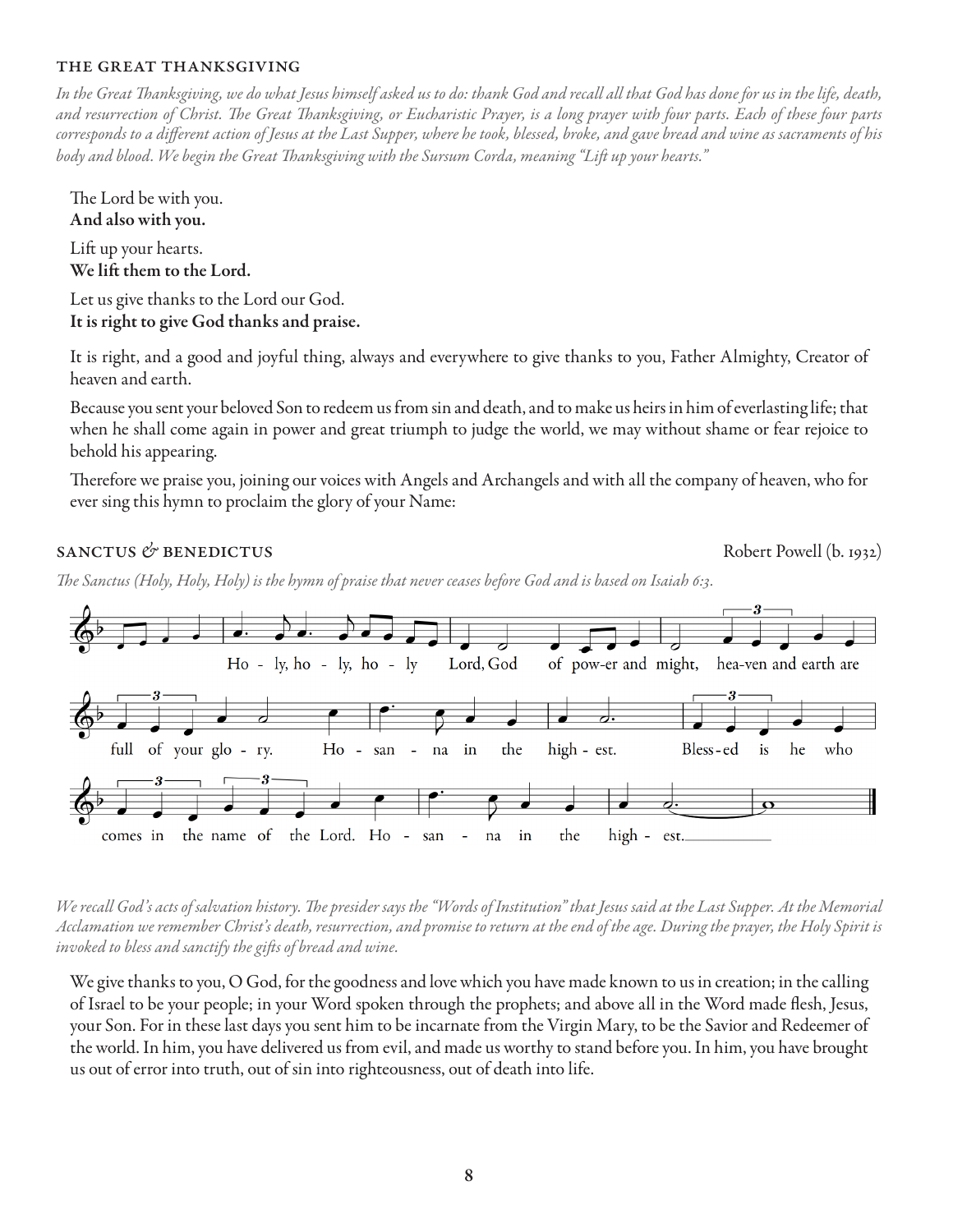On the night before he died for us, our Lord Jesus Christ took bread; and when he had given thanks to you, he broke it, and gave it to his disciples, and said, "Take, eat: This is my Body, which is given for you. Do this for the remembrance of me."

After supper he took the cup of wine; and when he had given thanks, he gave it to them, and said, "Drink this, all of you: This is my Blood of the new Covenant, which is shed for you and for many for the forgiveness of sins. Whenever you drink it, do this for the remembrance of me."

Therefore, according to his command, O Father, We remember his death, We proclaim his resurrection, We await his coming in glory;

And we offer our sacrifice of praise and thanksgiving to you, O Lord of all; presenting to you, from your creation, this bread and this wine.

We pray you, gracious God, to send your Holy Spirit upon these gifts that they may be the Sacrament of the Body of Christ and his Blood of the new Covenant. Unite us to your Son in his sacrifice, that we may be acceptable through him, being sanctified by the Holy Spirit. In the fullness of time, put all things in subjection under your Christ, and bring us to that heavenly country where, with John the Baptist, the Apostles Peter and Paul, our patrons, and all your saints, we may enter the everlasting heritage of your sons and daughters; through Jesus Christ our Lord, the firstborn of all creation, the head of the Church, and the author of our salvation.

*The Great Amen is when the congregation with a unified great voice concurs with all that the presider has prayed. It is the only "Amen" in all capitals found in the Book of Common Prayer, signifying the greatness of the congregation's response.* 

By him, and with him, and in him, in the unity of the Holy Spirit all honor and glory is yours, Almighty Father, now and for ever. AMEN.

# the lord's prayer

*We pray together the prayer that Jesus taught his disciples to pray. The link between our daily bread and the spiritual food we receive in the Eucharist is an ancient connection.*

# Notre Père…, Padre nuestro…, Vater unser…,

Our Father, who art in heaven, hallowed be thy Name, thy kingdom come, thy will be done, on earth as it is in heaven. Give us this day our daily bread. And forgive us our trespasses, as we forgive those who trespass against us. And lead us not into temptation, but deliver us from evil. For thine is the kingdom, and the power, and the glory, for ever and ever. Amen.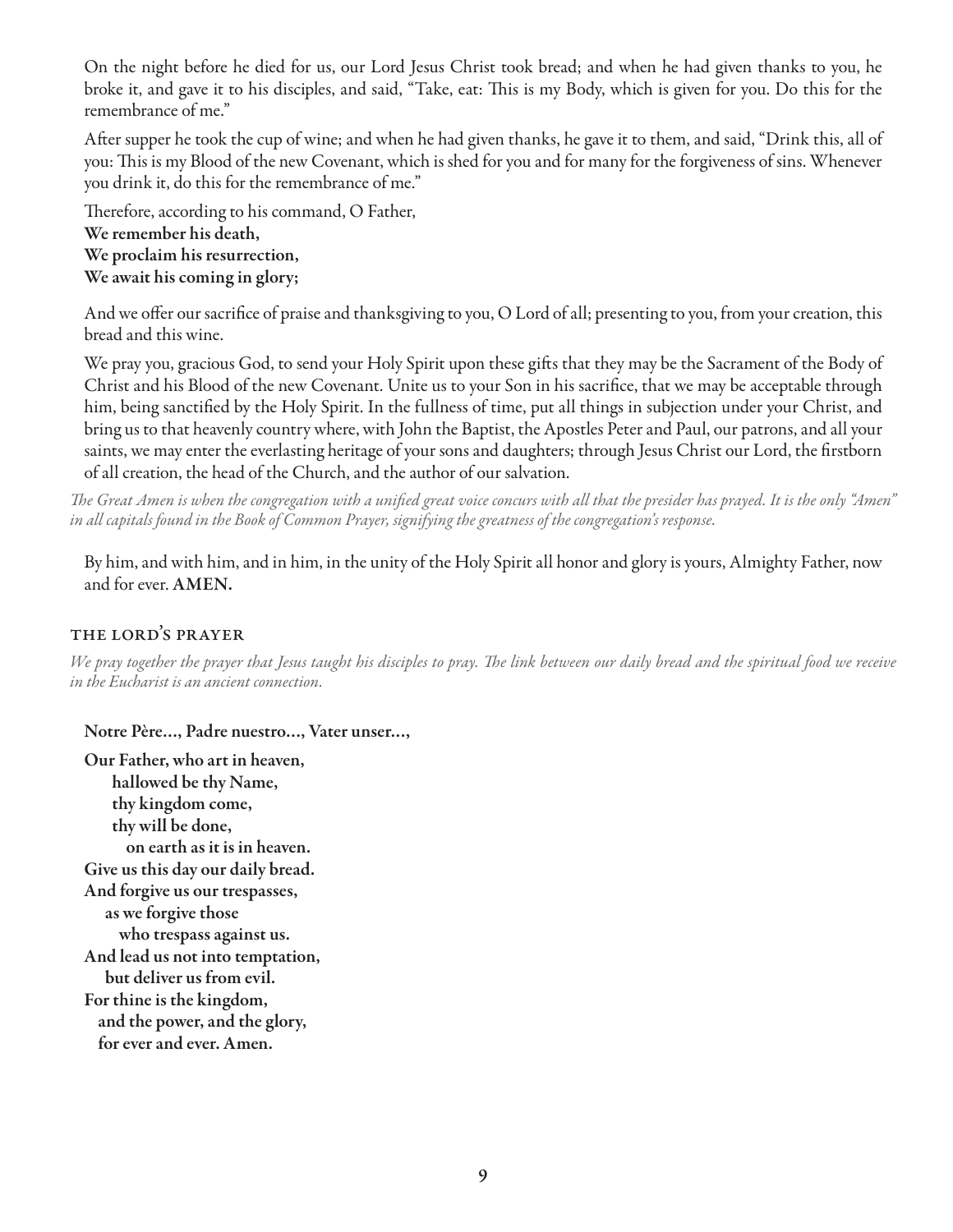#### the breaking of the bread *&* the fraction anthem

#### *The presider breaks the bread in silence.*



#### the invitation to holy communion

#### *The people are seated.*

*All who seek God and a deeper life in Christ are welcome to receive Holy Communion. Please receive the bread in open and outstretched hands and sip the wine from the chalice, guiding it gently to your lips; or you may dip the wafer into the wine. Gluten-free wafers are available; please make your need known to the minister. Respond to receiving Communion by saying "Amen." If you prefer to receive a blessing instead, please indicate your choice by crossing your hands across your chest. Those who wish to have Holy Communion brought to them at their seat should notify an usher.* 

*During the administration of Holy Communion, the laying on of hands and prayers for healing are offered in St. John's Chapel. Please enter the chapel by the ramp or stairs to the right of the pulpit.*

#### anthem during the communion

#### *Rejoice in the Lord* Anonymous

Rejoice in the Lord always and again I say: rejoice. Let your softness be known unto all men; the Lord is even at hand. Be careful for nothing: but in all prayer and supplication, let your petitions be manifest unto God with giving of thanks. And the peace of God which passeth all understanding keep your hearts and minds through Christ Jesus. Amen.

*(Philippians 4:4-7)*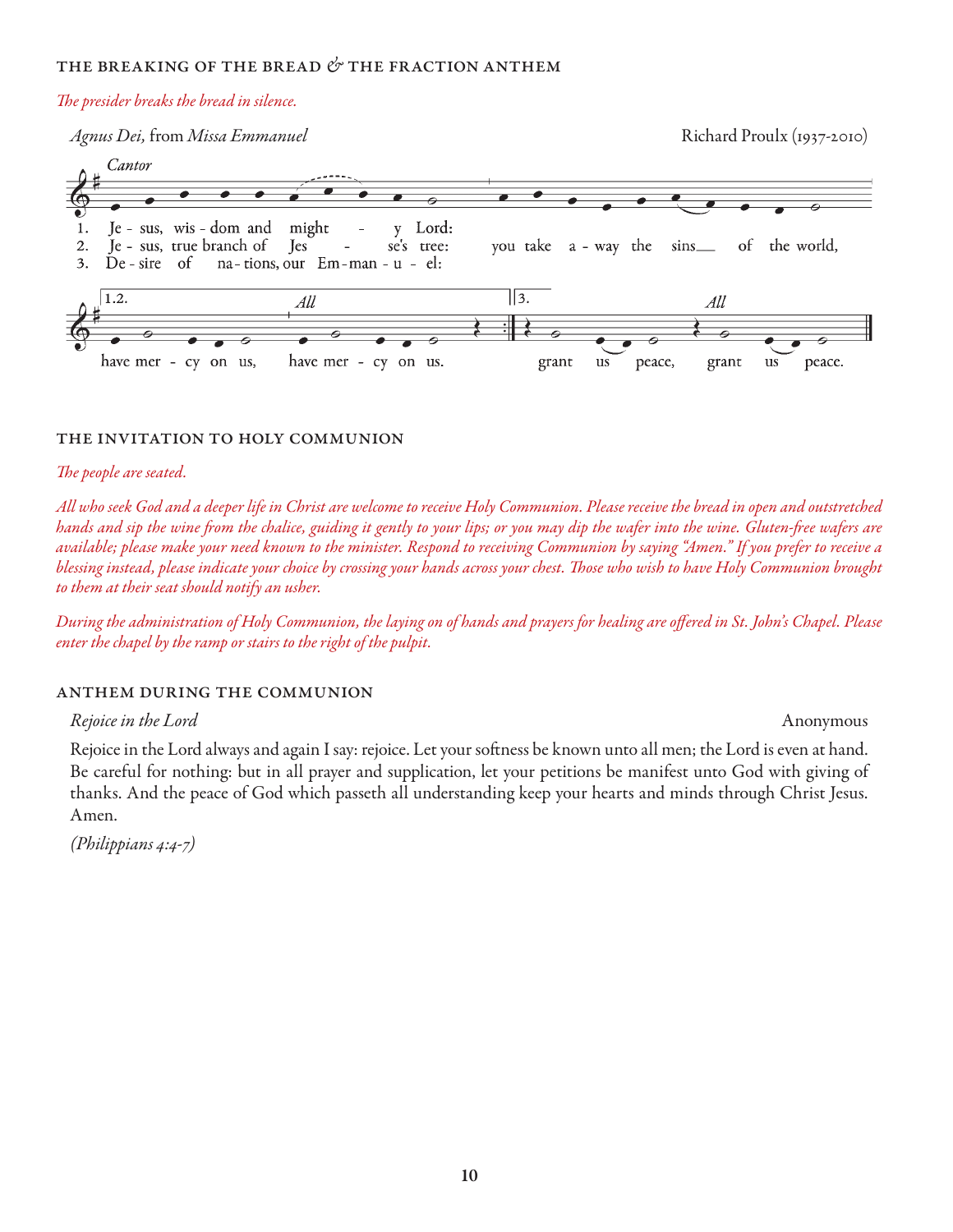# *The people stand as able.*

# the postcommunion prayer

Eternal God, heavenly Father, you have graciously accepted us as living members of your Son our Savior Jesus Christ, and you have fed us with spiritual food in the Sacrament of his Body and Blood. Send us now into the world in peace, and grant us strength and courage to love and serve you with gladness and singleness of heart; through Christ our Lord. Amen.

### the blessing

*The presider blesses the people, and people respond,* Amen*.*

# hymn at the closing • 76

*On Jordan's bank the Baptist's cry Winchester New*

# the dismissal

Go forth in peace to prepare the way of the Lord. Thanks be to God.

# **POSTLUDE**

*Ave maris stella: Amen (Finale), Op. 18, No. 9* Marcel Dupre (1886-1971)